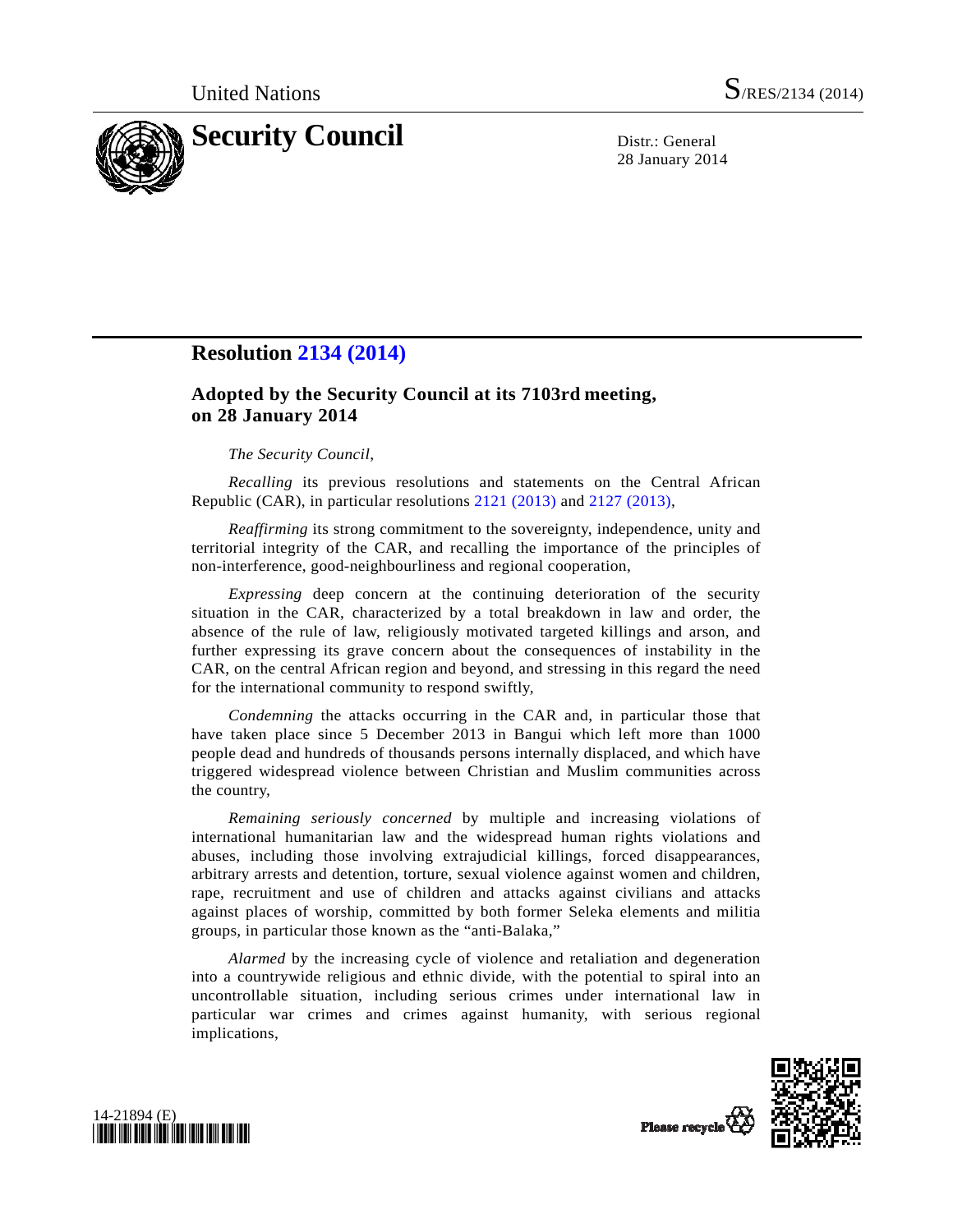*Noting* the Kimberley Process Certification Scheme's temporary suspension of rough diamond trading by the CAR and expressing concern that diamond smuggling and other forms of illicit natural resource exploitation, including wildlife poaching, are destabilizing forces in CAR, and encouraging the Transitional Authorities and the State Authorities to address these issues through all possible avenues,

*Welcoming* the election of the Kingdom of Morocco as chair of the CAR configuration of the Peacebuilding Commission and *reiterating* the Commission's role in mobilizing and sustaining the attention commitment of partners and actors in support of related UN and regional efforts,

*Recalling* that the Transitional Authorities have the primary responsibility to protect the civilian population in the CAR,

*Welcoming* the active leadership of the Economic Community of Central African States (ECCAS) in convening government leaders, members of the National Transition Council, and representatives of civil society from the CAR for discussions hosted by the Government of Chad in N'Djamena on 9 and 10 January 2014 on the political transition in CAR and *encouraging* continued efforts in this regard,

*Taking note* of the Declaration of the Summit of the Heads of State and Government of the International Conference on the Great Lakes Region (ICGLR) on the Promotion of Peace, Security, Stability and Development in the Great Lakes Region held in Luanda on January 15 2014,

*Expressing its deep appreciation* for the actions taken by MISCA, its troop contributing countries, and the French Forces to protect civilians and help stabilize the security situation immediately after the adoption of resolution 2127, and further *expressing* appreciation for those partners that have provided airlift to expedite the deployment of troops,

*Welcoming* the role of the domestic religious authorities at the national level in trying to pacify relations and prevent violence between religious communities and *noting* the need to amplify their voices at the local level,

*Stressing* the urgent need for greater resources and expertise to be allocated to BINUCA in order for the mission to fully implement its mandated tasks,

*Recalling* the need for an inclusive and effective disarmament, demobilization and reintegration process (DDR) as well as repatriation (DDRR) in the case of foreign fighters while respecting the need to fight against impunity,

*Stressing* the need to end impunity in the CAR and to bring to justice perpetrators of violations of international humanitarian law and of abuses and violations of human rights, and in this regard *underlining* the need to bolster national accountability mechanisms,

*Recalling* its resolution [2117 \(2013\)](http://undocs.org/S/RES/2117(2013)) and *expressing grave concern* at the threat to peace and security in the CAR arising from the illicit transfer, destabilizing accumulation and misuse of small arms and light weapons,

*Recalling* the letter of its President dated 29 October 2013 regarding the intention of the Secretary-General to deploy a guard unit to the CAR as part of BINUCA,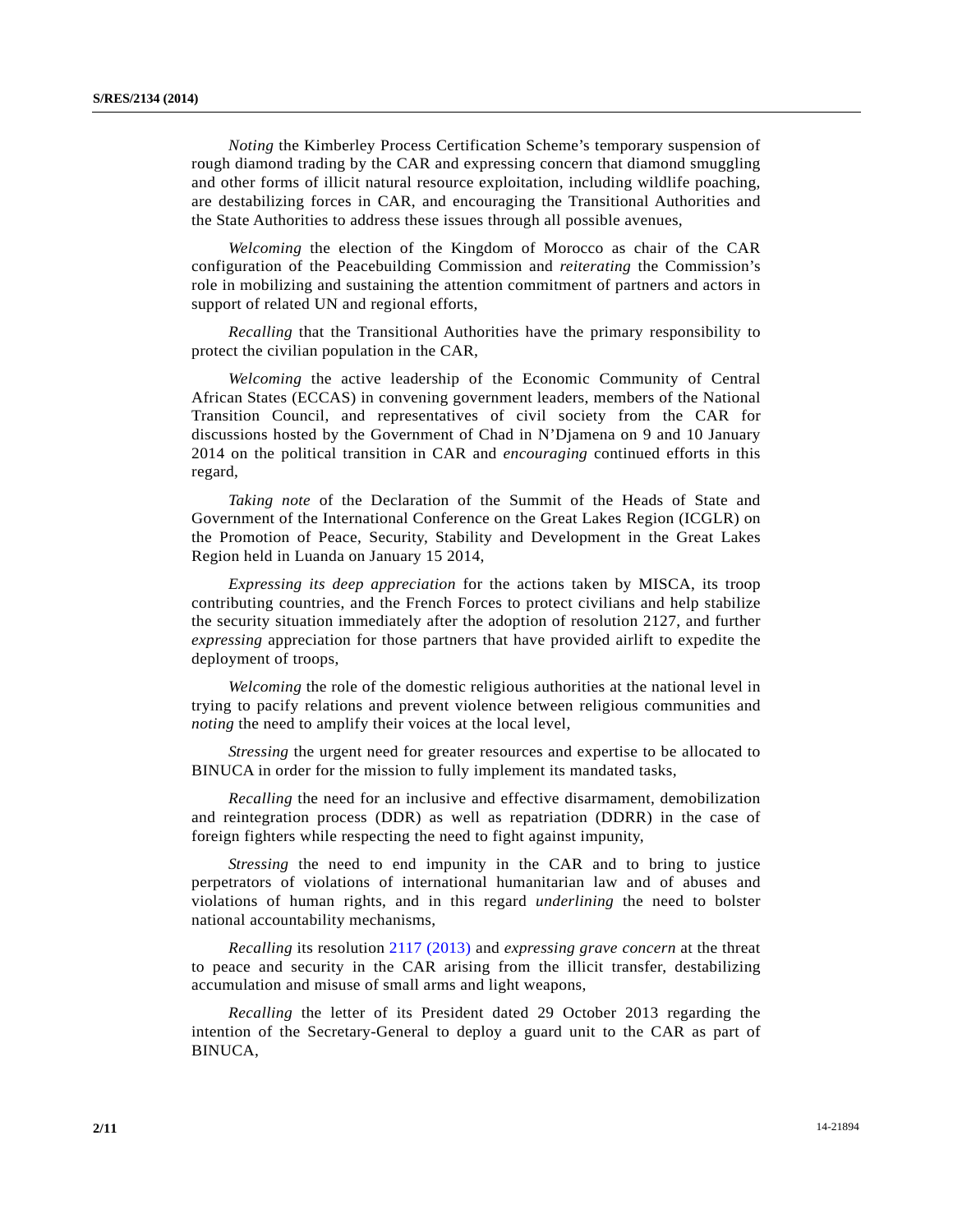*Welcoming* the strong engagement of the European Union (EU) for the CAR, in particular the Foreign Affairs Council conclusions of 20 October 2013 and 16 December 2013 and EU's decision to contribute financially to the deployment of MISCA within the framework of the African Peace Facility,

*Welcoming* the holding of a special session of the Human Rights Council and *taking note with appreciation* of the appointment of the Independent Expert on the Situation of human rights in the CAR,

*Welcoming* the pledges made at the High-Level Meeting on Humanitarian Action in the Central African Republic in Brussels, January 20 2014 and encouraging the international community to swiftly follow through on pledges to continue providing support in response to the humanitarian situation in CAR,

*Welcoming* the readiness of the European Union, expressed at the meeting of the Council of the European Union held on 20 January 2014, to consider the establishment of a temporary operation to support MISCA in the Central African Republic, and *taking note* of the letter dated 21 January 2014 from the High Representative of the European Union,

*Taking note of* the letter from the Transitional authorities of the Central African Republic dated 22 January 2014 approving the deployment of an operation by the European Union,

*Determining* that the situation in the CAR constitutes a threat to international peace and security in the region,

#### **BINUCA Mandate**

1. *Decides* to extend the mandate of BINUCA until 31 January 2015;

 2. *Decides* that the mandate of BINUCA shall be reinforced and updated as follows:

- (a) *Support for the implementation of the transition process*:
- To expedite the re-establishment of constitutional order and implementation of the Libreville agreements by identifying, facilitating, and coordinating regular communication between all relevant Central African, regional, and international stakeholders and providing strategic advice, technical assistance, and support to the ongoing political process, transitional institutions and Authorities and their implementation mechanisms;
- To take a leading role in working with the Transitional Authorities, relevant stakeholders, regional actors and the international community to devise and facilitate the political transition process and to provide technical assistance in support of the process;
- To assist in reconciliation efforts, at both the national and local levels, including through inter-religious dialogue and truth and reconciliation mechanisms working with relevant Transitional Authorities and relevant regional bodies;
- To make all necessary preparations, in support of the Transitional Authorities and working on an urgent basis with the National Electoral Authority, for the holding of free and fair elections, including the effective participation of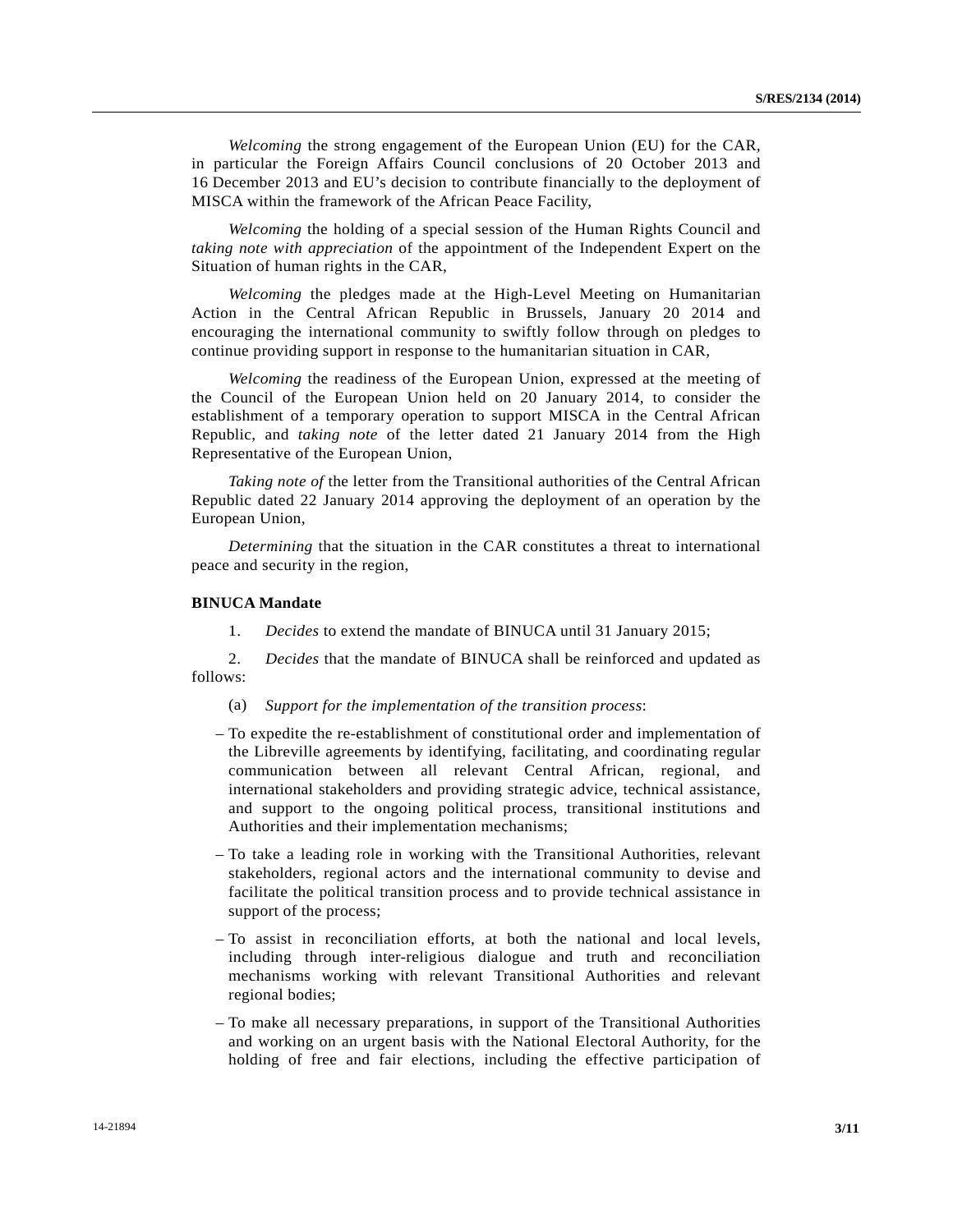women, as soon as possible, but no later than February 2015 and, if possible, in the second half of 2014, including by providing an urgent assessment of the financial, technical, and logistical needs for the electoral process;

- (b) *Support for conflict prevention and humanitarian assistance*:
- To exercise good offices, confidence-building and facilitation in order to anticipate, prevent, mitigate and resolve conflict and facilitate the safe, civilian-led delivery of humanitarian assistance, in accordance with United Nations guiding principles of humanitarian assistance;
- To help coordinate humanitarian assistance;
	- (c) *Extension of State authority*:
- To promote and support the rapid restoration of state authority over the whole territory of the country;
- To assist CAR's governmental institutions, including through technical assistance, to increase their capacity to perform basic government functions and deliver basic services to the Central African people;
	- (d) *Support for the stabilization of the security situation*:
- To support the stabilization of the security situation by advising on and providing technical assistance in support of security sector governance and reform (SSR), rule of law (including police, justice and corrections), disarmament, demobilization and reintegration (DDR) — as well as repatriation (DDRR) in the case of foreign fighters — of combatants, including of all children associated with armed forces and groups, and mine action, including clearance of explosive remnants of war;
- To finalize, working with the Transitional Authorities and in consultation with MISCA and the French Forces, a comprehensive strategy for DDR and DDRR, and to support its implementation, including through technical assistance and by coordinating support from regional and international stakeholders;
	- (e) *Promotion and protection of human rights*:
- To monitor, help investigate and report to the Council on violations of international humanitarian law and on abuses and violations of human rights committed throughout the CAR, including any committed by the LRA, and to contribute to efforts to identify perpetrators, and to prevent such violations and abuses;
- To monitor, help investigate and report to the Council, specifically on violations and abuses committed against children as well as violations committed against women including all forms of sexual violence in armed conflict, including through the deployment of child protection advisers and women protection advisers;
- To help strengthen the capacities, including through technical assistance, of the national judicial system, including transitional justice mechanisms, and of the national human rights institutions and assist with national reconciliation efforts, coordinating with the International Commission of Inquiry as well as the Independent Expert, as appropriate;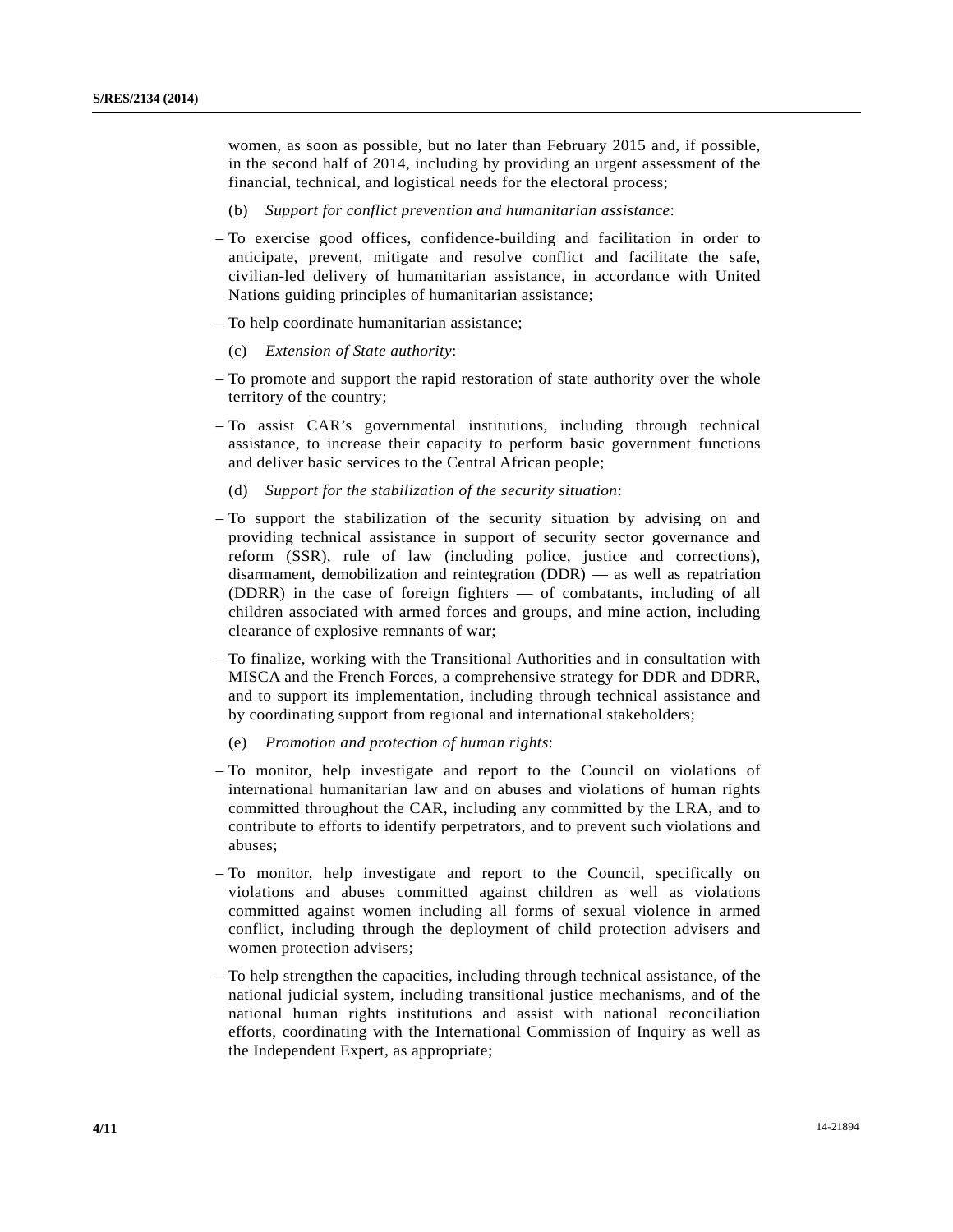(f) *Cooperation with the Committee and the Panel of experts established pursuant to paragraphs 57 and 59 of resolution [2127 \(2013\)](http://undocs.org/S/RES/2127(2013))*:

 – To assist the Committee established pursuant to paragraph 57 of resolution [2127 \(2013\)](http://undocs.org/S/RES/2127(2013)) and the Panel of Experts established by the same resolution, within its capabilities, including by passing information relevant to the implementation of the mandate of the Committee and Panel of Experts;

(g) *Coordination of international actors*:

 – To coordinate international actors involved in the implementation of the tasks described above;

 3. *Requests* the Secretary-General to urgently reinforce BINUCA and provide it with significantly increased resources and expertise in order to fully and swiftly implement all aspects of the mandate defined in paragraph 2 of this resolution and increase its capacity of coordinating international actors in the field of its mandate and in this regard further *requests* the Secretary-General to submit proposals and resource requirements to appropriate bodies as soon as possible;

 4. *Recalls* the need for the Transitional Authorities to restore state authority over the whole territory of the country and *underlines in this context* the importance of BINUCA's further expansion in the provinces;

 5. *Stresses* the importance of BINUCA working closely with the United Nations Country Team and the Peacebuilding Commission;

 6. *Welcomes* the deployment of an initial contingent of the Guard Unit from the Kingdom of Morocco on 1 January 2014, and *urges* the Secretary-General to expedite preparations for the swift deployment of the full Guard Unit at the earliest possible date;

 7. *Stresses* the importance for BINUCA to urgently make all necessary preparations for elections, on an urgent basis, with the Transitional Authorities and the National Electoral Authority;

 8. *Underscores* the importance for the Transitional Authorities to finalize, with the support of BINUCA, a comprehensive strategy for the disarmament, demobilization and reintegration (DDR) of combatants as well as repatriation (DDRR) in the case of foreign combatants, including of all children associated with armed forces and groups, working with the Transitional Authorities and in consultation with MISCA and the French Forces and in this regard reiterates its request to the Secretary-General to present detailed proposals for United Nations support in his forthcoming report due no later than 5 March 2014;

 9. Calls upon the Transitional Authorities, with the assistance of BINUCA and international partners, to address the illicit transfer, destabilizing accumulation, and misuse of small arms and light weapons in the CAR, and to ensure the safe and effective management, storage and security of their stockpiles of small arms and light weapons, and the collection and/or destruction of surplus, seized, unmarked, or illicitly held weapons and ammunition, and further stresses the importance of incorporating such elements into SSR and DDR/R programs;

 10. *Stresses* the urgent need to deploy throughout the country an increased number of BINUCA's human rights monitors in order to implement fully its mandate to monitor, help investigate and report to the Council on violations of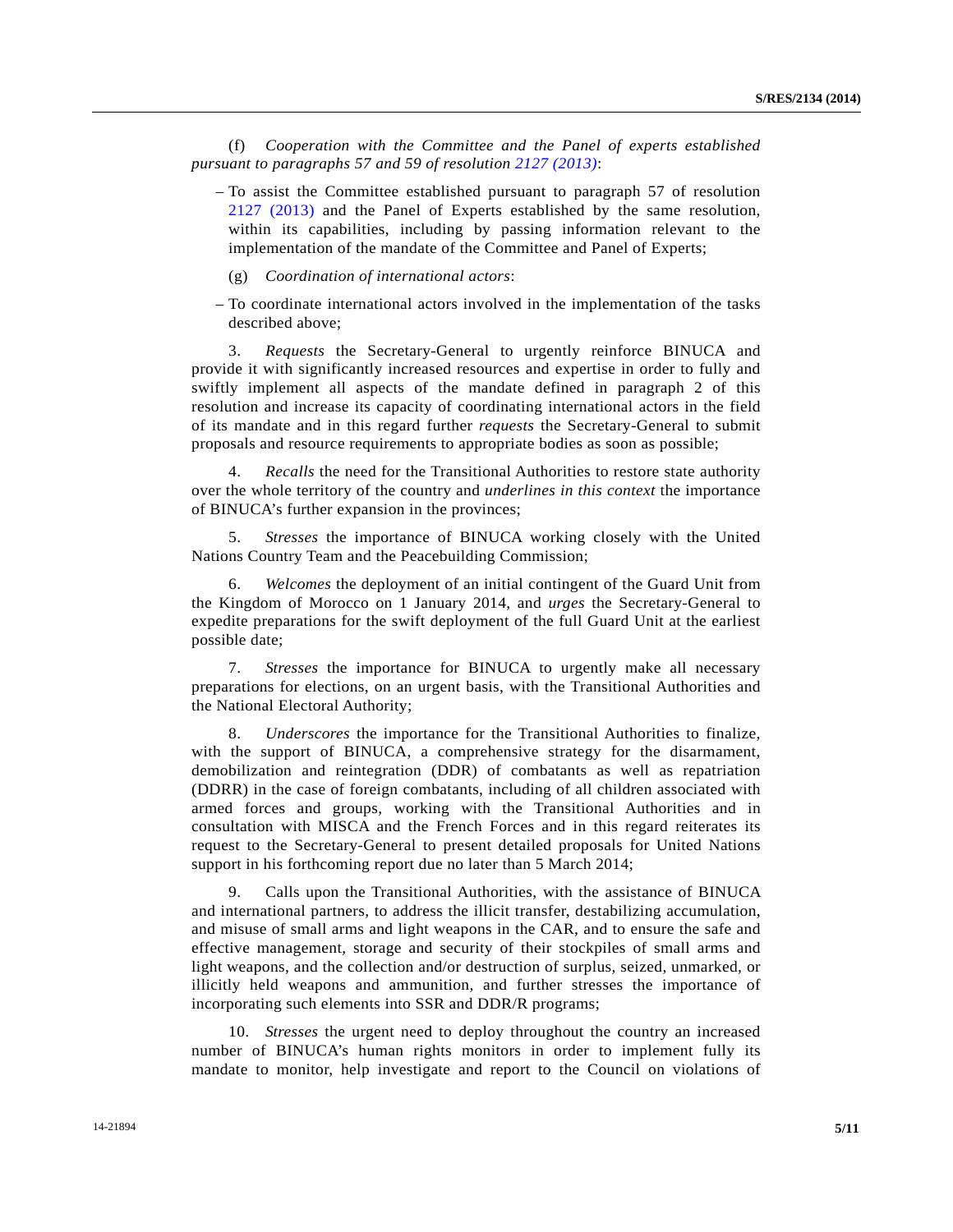international humanitarian law and of abuses and violations of human rights committed throughout the CAR and to deploy an adequate number of child protection advisers and women protection advisers as stated in paragraph 10 of resolution 2121;

 11. *Recalls* the need for BINUCA to facilitate the safe, civilian-led delivery of humanitarian assistance, in accordance with United Nations guiding principles of humanitarian assistance and in coordination with all humanitarian actors;

 12. *Stresses* the need to immediately establish appropriate coordination mechanisms between BINUCA and MISCA and the European Union operation in the CAR;

 13. *Expresses* its intention to closely monitor the implementation of the above and requests the Secretary-General to update the Council in this regard;

#### **Political process**

 14. *Underlines* its support for the Libreville Agreements of 11 January 2013, the N'Djamena Declaration of 18 April 2013, the Brazzaville Appeal of 3 May 2013, the Transitional Charter and the declaration adopted by the International Contact Group on the CAR at its third meeting held in Bangui on 8 November 2013;

 15. *Further welcomes* the designation by the National Transitional Council, on 20 January 2014, of Catherine Samba-Panza as the new Transitional Head of State, the appointment of Andre Nzapayeke as Transitional Prime Minister, and the formation of a Transitional Government;

 16. *Urges* the Transitional Authorities to continue working for stabilization, national reconciliation and unity;

 17. *Welcomes* the establishment of the National Electoral Authority (NEA) on 16 December 2013 and *underscores* the importance that the Transitional Authorities with the support of BINUCA should hold free and fair elections, including by ensuring participation of women, as soon as possible, but no later than February 2015 and, if possible, in the second half of 2014;

 18. *Recalls* the commitment by the Transitional Authorities to initiate swift and concrete measures, including the convening of a Conciliation framework by 24 February 2014, to hold an inclusive and peaceful national dialogue to promote reconciliation and calls upon them to take swift action in this direction, in close coordination with BINUCA;

#### **Human rights and humanitarian access**

 19. *Welcomes* the appointment of the International Commission of Inquiry on 22 January 2014, in order to immediately investigate reports of violations of international humanitarian law, international human rights law and abuses of human rights in CAR by all parties since 1 January 2013, *calls on* all parties to cooperate fully with this commission, and *encourages* BINUCA to cooperate, as appropriate, with the Human Rights Council Independent expert and the International Commission of Inquiry;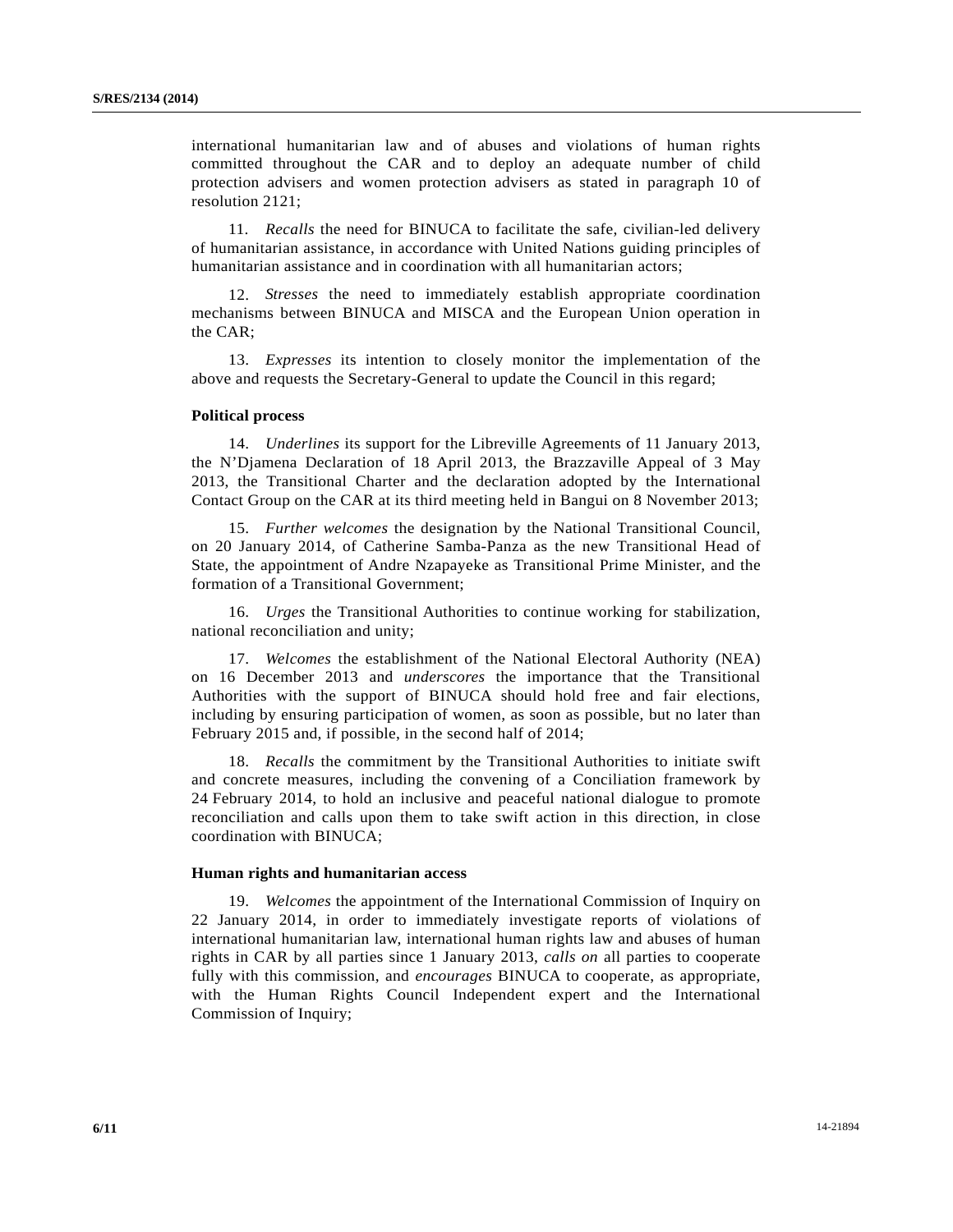20. *Requests* BINUCA to provide assistance to Transitional Authorities in securing, in coordination with MISCA, evidence and crime scenes to support future investigations;

 21. *Reiterates* that all perpetrators of such violations and abuses must be held accountable and that some of those acts may amount to crimes under the Rome Statute of the International Criminal Court (ICC), to which the CAR is a State party, and *recalls* the statements made by the Prosecutor of the ICC on 7 August 2013 and 9 December 2013;

 22. *Calls upon* all parties to armed conflict in the CAR, including former Seleka elements and anti-Balaka elements, to issue clear orders prohibiting all violations and abuses committed against children, in violation of applicable international law, including those involving their recruitment and use, rape and sexual violence, killing and maiming, abductions and attacks on schools and hospitals and further calls upon Transitional Authorities to make and implement specific commitments on timely investigation of alleged violations and abuses in order to hold perpetrators accountable and to ensure that those responsible for such violations and abuses are excluded from the security sector;

 23. *Reiterates* its demands that all parties protect and consider as victims those children who have been released or otherwise separated from armed forces and armed groups, and emphasizes the need to pay particular attention to the protection, release and reintegration of all children associated with armed forces and armed groups;

 24. *Calls upon* all parties to armed conflict in the CAR, including former Seleka and anti-Balaka elements to issue clear orders against sexual and genderbased violence, and further calls upon Transitional Authorities to make and implement specific commitments on timely investigation of alleged abuses in order to hold perpetrators accountable, in line with its resolutions [1960 \(2010\)](http://undocs.org/S/RES/1960(2010)) and [2106](http://undocs.org/S/RES/2106(2013))  [\(2013\),](http://undocs.org/S/RES/2106(2013)) and to facilitate immediate access for victims of sexual violence to available services;

 25. *Reiterates* its call upon all parties to armed conflict in the CAR to engage with the Special Representative on Children and Armed Conflict and the Special Representative on Sexual Violence in Conflict;

 26. *Demands* that transitional authorities as well as all militia groups and parties to the conflict, in particular the former Seleka, and the "anti-Balaka", ensure the rapid, safe and unhindered access of humanitarian organizations and relief personnel and the timely delivery of humanitarian assistance to populations in need, while respecting the UN guiding principles of humanitarian assistance, including neutrality, impartiality, humanity and independence in the provision of humanitarian assistance;

 27. *Expresses* deep concern at the increasing numbers of internally displaced persons as a result of the ongoing violence, *stresses* the need to ensure that the basic needs of those persons are met, in particular access to water, food and shelters, and *commends* UN humanitarian agencies and partners for their efforts to provide urgent and coordinated support to the population in need in the CAR while also recognizing the need to augment assistance to address increasing needs;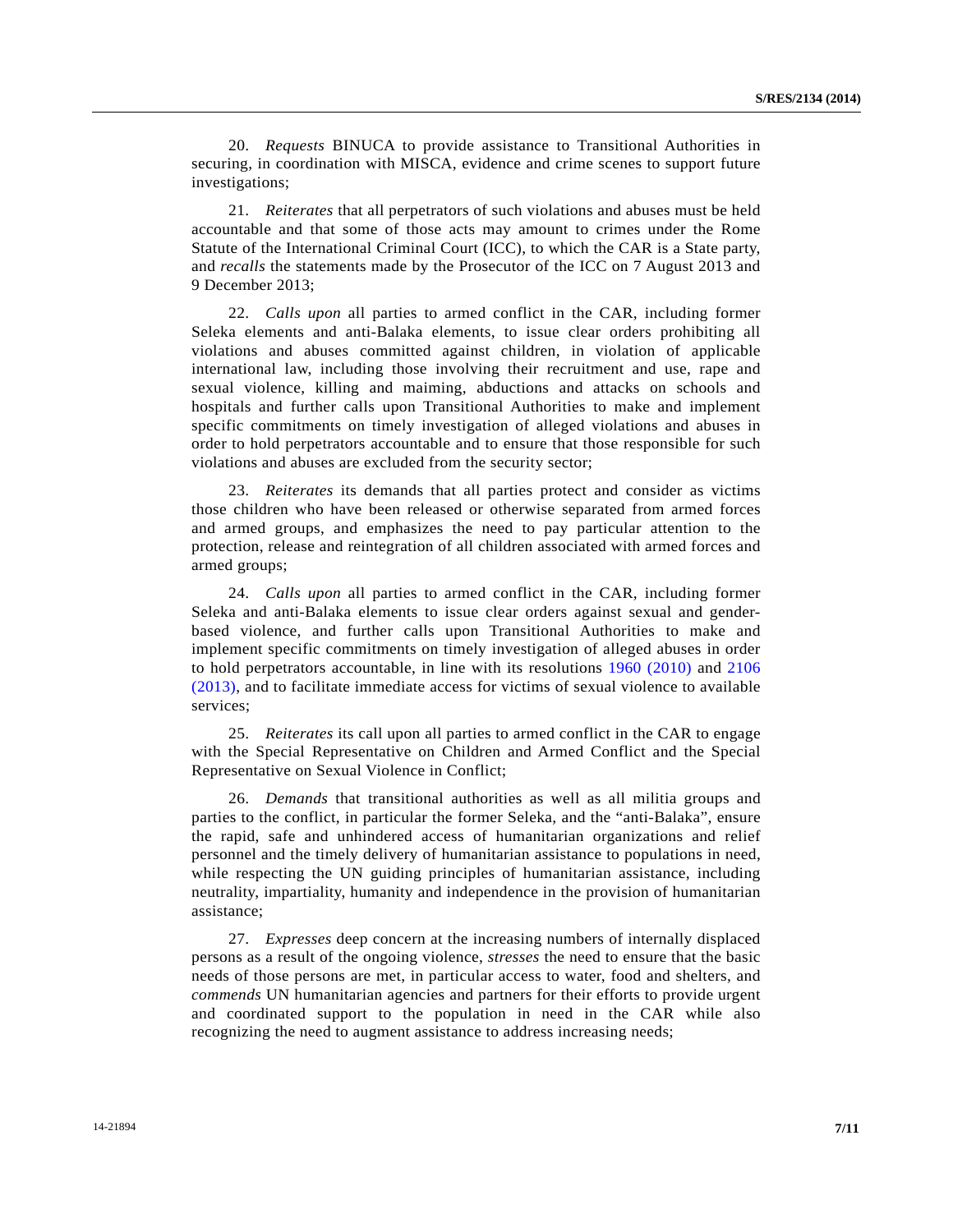28. *Calls upon* Member States to respond swiftly to the United Nations' humanitarian appeals to meet the urgent and increasing needs of people inside the CAR and refugees who have fled to neighbouring countries and encourages to this effect the swift implementation of humanitarian projects by UN humanitarian organizations and partners;

 29. *Acting* under Chapter VII of the Charter of the United Nations, decides as follows:

#### **Sanctions**

 30. *Decides* that, for an initial period of one year from the date of the adoption of this resolution, all Member States shall take the necessary measures to prevent the entry into or transit through their territories of individuals designated by the Committee established pursuant to paragraph 57 of resolution [2127 \(2013\)](http://undocs.org/S/RES/2127(2013)), provided that nothing in this paragraph shall oblige a State to refuse its own nationals entry into its territory;

 31. *Decides* that the measures imposed by paragraph 30 above shall not apply:

 (a) Where the Committee determines on a case-by-case basis that such travel is justified on the grounds of humanitarian need, including religious obligation;

 (b) Where entry or transit is necessary for the fulfilment of a judicial process;

 (c) Where the Committee determines on a case-by-case basis that an exemption would further the objectives of peace and national reconciliation in the CAR and stability in the region;

 32. *Decides* that all Member States shall, for an initial period of one year from the date of the adoption of this resolution, freeze without delay all funds, other financial assets and economic resources which are on their territories, which are owned or controlled, directly or indirectly, by the individuals or entities designated by the Committee established pursuant to paragraph 57 of resolution 2127, or by individuals or entities acting on their behalf or at their direction, or by entities owned or controlled by them, and *decides further* that all Member States shall ensure that any funds, financial assets or economic resources are prevented from being made available by their nationals or by any individuals or entities within their territories, to or for the benefit of the individuals or entities designated by the Committee;

 33. *Decides* that the measures imposed by paragraph 32 above do not apply to funds, other financial assets or economic resources that have been determined by relevant Member States:

 (a) To be necessary for basic expenses, including payment for foodstuffs, rent or mortgage, medicines and medical treatment, taxes, insurance premiums, and public utility charges or exclusively for payment of reasonable professional fees and reimbursement of incurred expenses associated with the provision of legal services in accordance with national laws, or fees or service charges, in accordance with national laws, for routine holding or maintenance of frozen funds, other financial assets and economic resources, after notification by the relevant State to the Committee of the intention to authorize, where appropriate, access to such funds,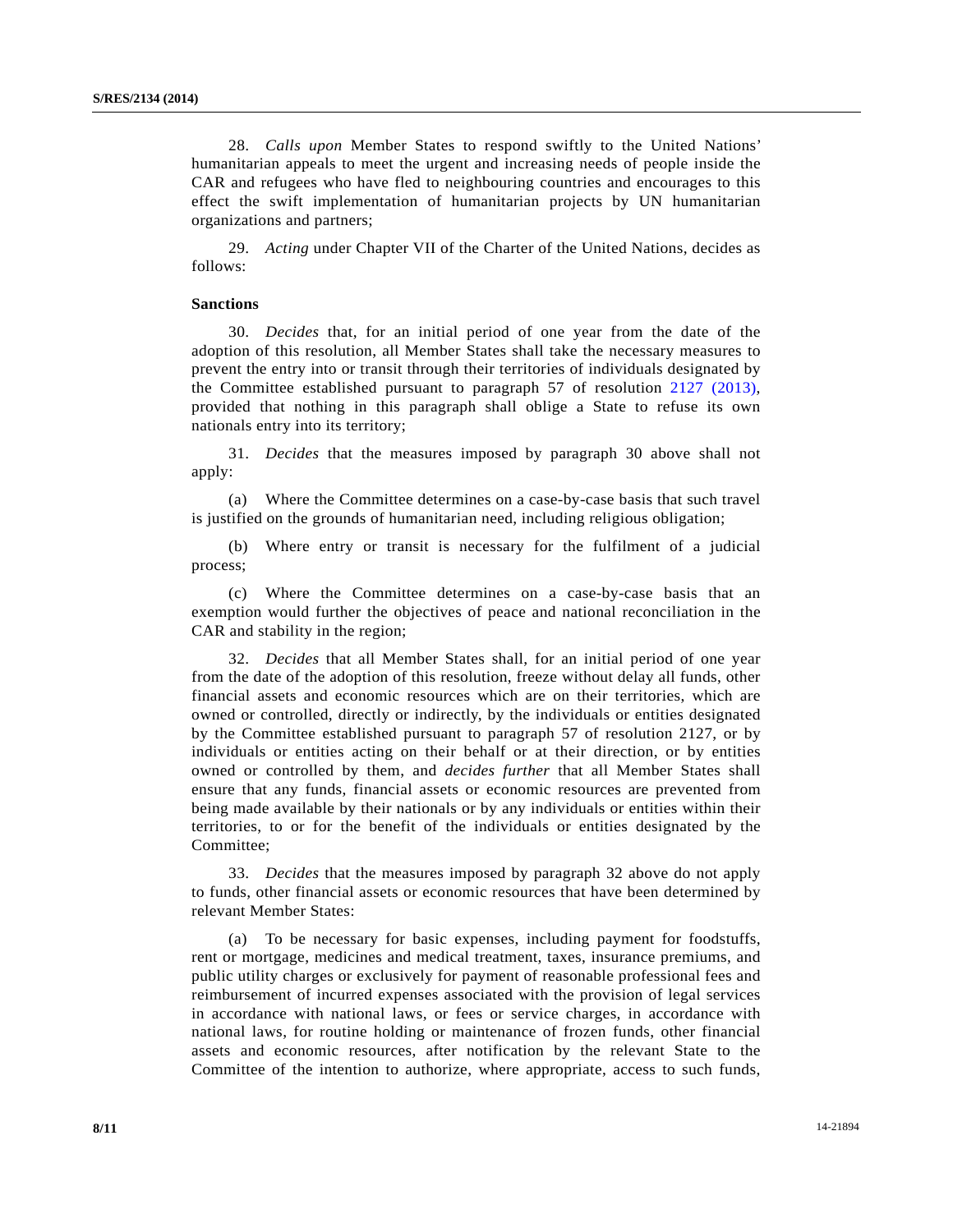other financial assets or economic resources and in the absence of a negative decision by the Committee within five working days of such notification;

 (b) To be necessary for extraordinary expenses, provided that such determination has been notified by the relevant State or Member States to the Committee and has been approved by the Committee; or

To be the subject of a judicial, administrative or arbitral lien or judgment, in which case the funds, other financial assets and economic resources may be used to satisfy that lien or judgment provided that the lien or judgment was entered into prior to the date of the present resolution, is not for the benefit of a person or entity designated by the Committee, and has been notified by the relevant State or Member States to the Committee;

 34. *Decides* that Member States may permit the addition to the accounts frozen pursuant to the provisions of paragraph 32 above of interests or other earnings due on those accounts or payments due under contracts, agreements or obligations that arose prior to the date on which those accounts became subject to the provisions of this resolution, provided that any such interest, other earnings and payments continue to be subject to these provisions and are frozen;

 35. *Decides* that the measures in paragraph 32 above shall not prevent a designated person or entity from making payment due under a contract entered into prior to the listing of such a person or entity, provided that the relevant States have determined that the payment is not directly or indirectly received by a person or entity designated pursuant to paragraph 32 above, and after notification by the relevant States to the Committee of the intention to make or receive such payments or to authorize, where appropriate, the unfreezing of funds, other financial assets or economic resources for this purpose, 10 working days prior to such authorization;

 36. *Decides* that the measures contained in paragraphs 30 and 32 shall apply to the individuals and entities designated by the Committee as engaging in or providing support for acts that undermine the peace, stability or security of the CAR, including acts that threaten or violate transitional agreements, or that threaten or impede the political transition process, including a transition toward free and fair democratic elections, or that fuel violence ;

 37. *Further decides* in this regard that the measures contained in paragraphs 30 and 32 shall also apply to the individuals and entities designated by the Committee as:

 (a) acting in violation of the arms embargo established in paragraph 54 of resolution [2127 \(2013\)](http://undocs.org/S/RES/2127(2013)), or as having directly or indirectly supplied, sold, or transferred to armed groups or criminal networks in CAR, or as having been the recipient of arms or any related materiel, or any technical advice, training, or assistance, including financing and financial assistance, related to violent activities of armed groups or criminal networks in CAR;

 (b) involved in planning, directing, or committing acts that violate international human rights law or international humanitarian law, as applicable, or that constitute human rights abuses or violations, in the CAR, including acts involving sexual violence, targeting of civilians, ethnic- or religious-based attacks, attacks on schools and hospitals, and abduction and forced displacement;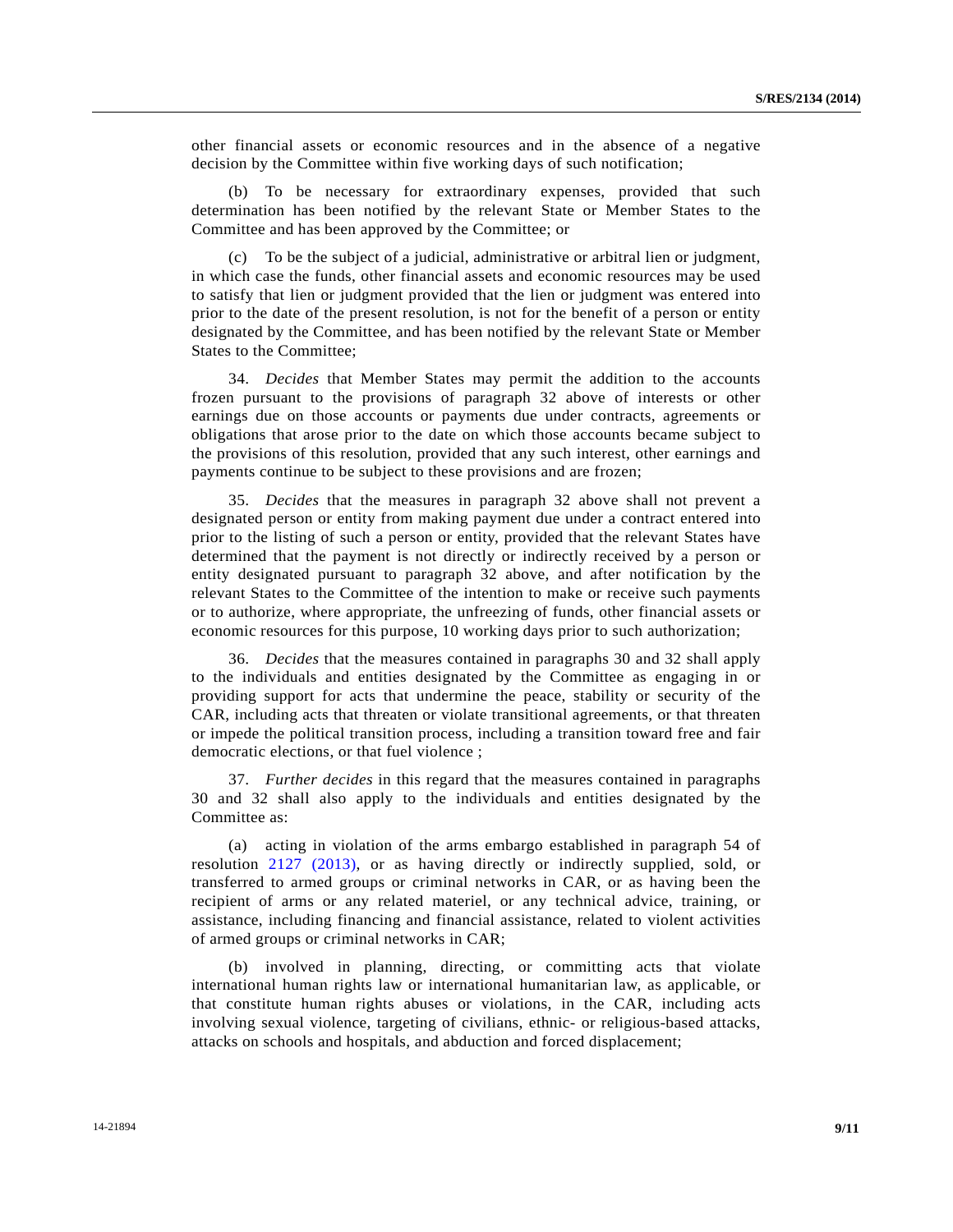(c) recruiting or using children in armed conflict in the CAR, in violation of applicable international law;

 (d) providing support for armed groups or criminal networks through the illicit exploitation of natural resources, including diamonds and wildlife and wildlife products, in the CAR;

 (e) obstructing the delivery of humanitarian assistance to CAR, or access to, or distribution of, humanitarian assistance in CAR;

 (f) involved in planning, directing, sponsoring, or conducting attacks against UN missions or international security presences, including BINUCA, MISCA, the European Union operation and the other forces who support them;

 (g) are leaders of, have provided support to, or acted for or on behalf of or at the direction of, an entity that the Committee has designated pursuant to this paragraph or paragraph 36 of this resolution;

 38. *Expresses grave concern* over reports that some CAR political figures have provided support and direction to anti-Balaka and Seleka groups planning violence and serious human rights violations and abuses against the civilian population of the CAR, *demands* that these figures and all others cease any such activities immediately, and *directs* the Committee to consider, as a matter of urgency, designating such figures for targeted sanctions if they engage in any of the activities set forth in paragraph 36 and 37 of this resolution;

 39. *Urges* CAR's political figures — including senior officials in the previous Bozize and Djotodia administrations, such as Francois Bozize and Noureddine Adam — to call on their supporters to cease any and all attacks on civilians;

 40. *Decides* that the arms embargo established by paragraph 54 of resolution [2127 \(2013\)](http://undocs.org/S/RES/2127(2013)) and the measures established by paragraph 55 shall be extended for a period of one year from the date of the adoption of this resolution and further *decides* that the measures established in paragraph 54 of resolution [2127 \(2013\)](http://undocs.org/S/RES/2127(2013)) shall not apply to supplies intended solely for the support of or use by the European Union operation;

 41. *Decides* that the mandate of the Committee shall apply with respect to the measures imposed in this resolution and that the mandate of the Panel of Experts, established by paragraph 59 of resolution [2127 \(2013\),](http://undocs.org/S/RES/2127(2013)) shall be extended for a period of one year from the date of the adoption of this resolution and will also include: to assist the Committee by providing information regarding designated individuals and entities, and individuals and entities that may meet the designation criteria in paragraphs 36 and 37 above, including by reporting such information to the Committee, as it becomes available, and to include in its formal written reports, the names of potential designees, appropriate identifying information, and relevant information regarding why the individual or entity may meet the designation criteria in paragraphs 36 and 37 above ;

 42. *Calls upon* all Member States to report to the Committee within ninety days from the adoption of this resolution on the steps they have taken with a view to implementing effectively paragraph 54 of resolution 2127 and paragraphs 30 and 32 of this resolution;